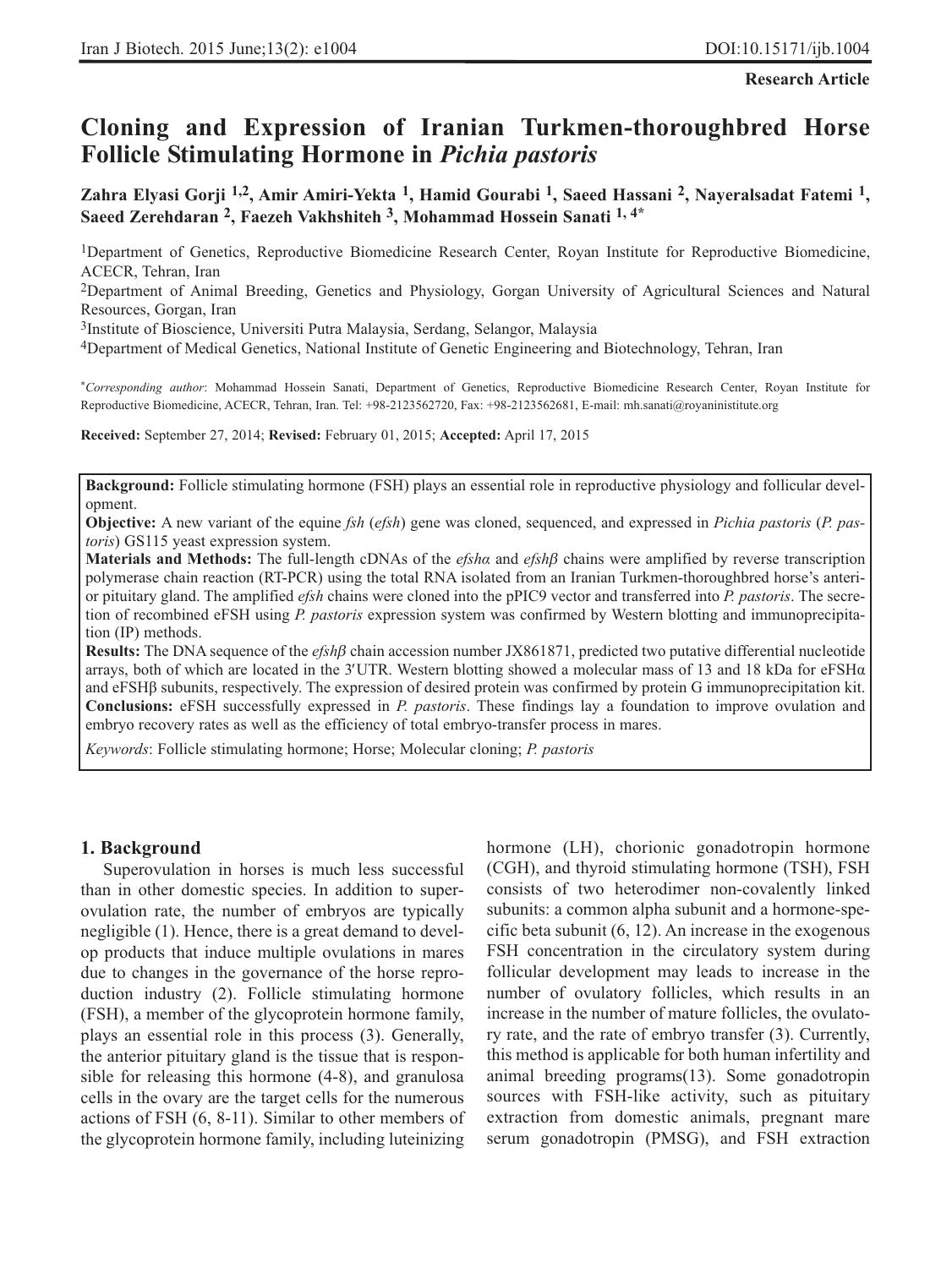from the urine of postmenopausal women, have been used for the same purpose. Despite the success of some of these treatments in many domestic species, these sources are less effective in mares (14-18). It has been reported that recombinant eFSH (reFSH) shows a much more specific effect in increasing the number of total preovulatory follicles than other therapeutic methods (3). Many of the recombinant proteins that have been successfully produced using the yeast expression system have been used in basic laboratory research and the therapeutic industry (19). The methylotrophic *P. pastoris* yeast is a suitable host for the production of many recombinant proteins because of its easy genetic manipulation, expression of intracellular or extracellular foreign protein (20), and capability to perform eukaryotic protein modifications, such as glycosylation, disulfide bond formation, and proteolytic processing (20-22).

# **2. Objectives**

The purpose of the present research was to express the recombinant horse FSH using the *P. pastoris* expression system and to detect this protein in the secretion media. This study describes the first production of the horse FSH in the yeast expression system using the Iranian native mare *fsh* gene.

## **3. Materials and Methods**

The chemical and biological laboratory reagents and instruments that were used in this study include NucleoSpin RNA kit (Macherey Nagel, Düren, Germany); Revert AidTM H minus first-strand cDNA synthesis kit (Fermentas, Massachusetts, USA); pTZ57R/T vector (Fermentas, Massachusetts, USA); DNA sequencing analysis (MWG, Ebersberg, Germany); *Pichia* expression kit, (Invitrogen, Massachusetts, USA); *P*. *pastoris* cell culture media (Invitrogen, Massachusetts, USA); Gene-Pulser (Bio-Rad, callifornia, USA); sorbitol (Invitrogen, Massachusetts, USA); Amplicon Ultra 3000 MWCO (Millipore Bedford, Massachusetts, USA); Primary antibodies against the eFSH $\alpha$  and eFSH $\beta$  subunits (Santacruz, Texas, USA); horse radish peroxidase (HRP)-conjugated secondary antibodies against eFSHα and eFSHβ subunits (Sigma Aldrich, Missouri, USA); nitrocellulose membranes (Amersham, london, UK); enhanced chemiluminescence (ECL) reagent (Amersham ECL, London, UK); Aautoradiography GBX developer (Sigma Aldrich, Missouri, USA); Amersham Hyperfilm ECL instrument (Amersham, london, UK); and protein G immunoprecipitation kit (Sigma Aldrich, Missouri, USA).

#### *3.1. Strains and Media*

The *E*. *coli* DH5α strain and *P. pastoris* yeast in a *Pichia* expression kit were used as the competent cells. Luria Bertani (LB) medium (1% (w/v) tryptone, 0.5% (w/v) yeast extract, and  $1\%$  (w/v) NaCl, pH 7.0) was used as the bacterial growth culture at 37°C (25). The *P. pastoris* cell culture media was composed of yeast extract peptone dextrose (YEPD) medium  $(1\%$  (w/v) yeast extract,  $2\%$  (w/v) peptone,  $2\%$  (w/v) dextrose, and 0.1% (w/v) ampicillin), minimal dextrose (MD) medium  $(1.34\%$  (w/v) yeast nitrogen base with ammonium sulfate without amino acids (YNB), 4×10-5% (w/v) biotin,  $2\%$  (w/v) dextrose, 0.05% (w/v) ampicillin, and  $1.5\%$  (w/v) agarose), buffered glycerolcomplex (BMGY) medium (1% (w/v) yeast extract, 2% (w/v) Bacto-peptone,  $1.34\%$  (w/v) YNB,  $1\%$  (v/v) glycerol,  $4\times10^{-5\%}$  (w/v) biotin, and 100 mM potassium phosphate buffer pH 6.0) and buffered methanolcomplex (BMMY) medium, supplemented with 0.5% (v/v) methanol.

# *3.2. Cloning of the efshα and efsh*β *cDNAs into Expression Vector*

The total mRNA from the Iranian Turkmen-thoroughbred mare's anterior pituitary gland was freshly extracted using a NucleoSpin RNA kit. The cDNA synthesis was then performed with 1 μg of total mRNA using a Revert AidTM H minus first-strand cDNA synthesis kit and an oligo (dt) primer that, followed by RT-PCR.

The primers carrying the *Avr*II site (Table 1) were used to amplify the *efsh*<sup>α</sup> and *efsh*β cDNA sequences by polymerase chain reaction (PCR).

The PCR mixture for each subunit consisted of a total volume of 25 μL that included 2 units of *Taq* DNA polymerase, 2 μL of RT-cDNA, 2.5 μL of 10× PCR buffer, 1 μL of 10 mM dNTP, 1.5 μL of 50 mM

**Table 1.** Oligonucleotide sequences that were designed as the forward and reverse primers for the *efsh*<sup>α</sup> and *efsh*β genes. The *AvrII* restriction sites have been underlined

| <b>Primer</b>             | <b>Sequence</b>             |
|---------------------------|-----------------------------|
| Forward horse $fsh\alpha$ | 5'CCTAGGAGGAGAGCTATGGATT 3' |
| Reverse horse $fsh\alpha$ | 5' CCTAGGCACTTGGTGAAACC 3'  |
| Forward horse $fsh\beta$  | 5'CCTAGGCCAGGATGAAGTC 3'    |
| Reverse horse $fsh\beta$  | 5'CCTAGGGTACACACAGACATCT3'  |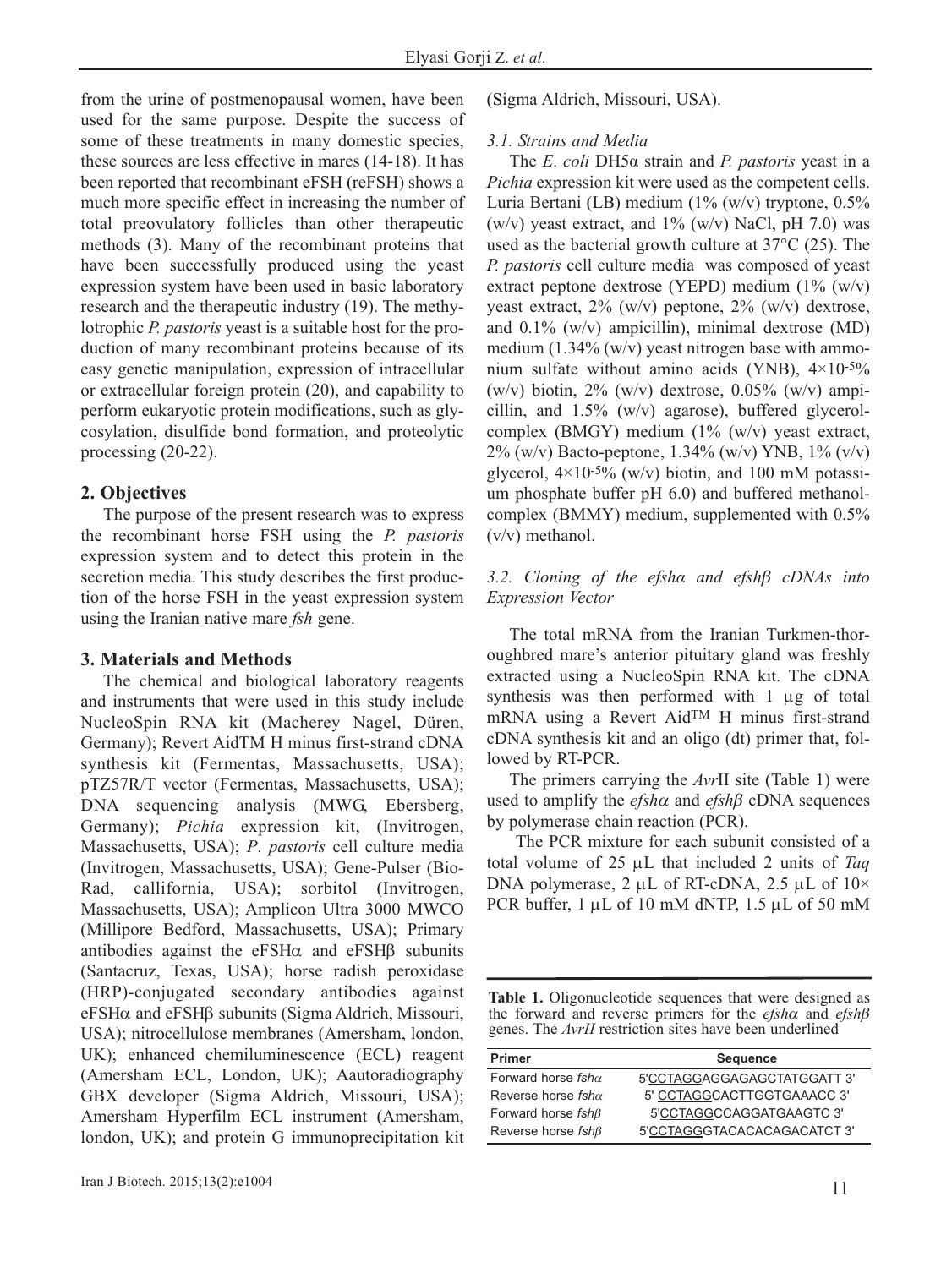MgCl<sub>2</sub>, and  $0.5 \mu L$  of 10 pmoles of each forward and reverse primer. The PCR thermocycling steps for *efshα* and *efsh*β genes were as follow in Table 2.

The amplified PCR products were separately cloned through the T/A cloning method using the pTZ57R/T vector and frozen DH5α competent cells. The recombinant bacterial colonies were identified by colony PCR, plasmid DNA digestion using *Avr*II, and DNA sequencing analysis. Ultimately, the gel-purified products were subcloned by ligation into the *Avr*II site of the linearized pPIC9 plasmid and then transformed into the DH5 $\alpha$  competent cells through the standard protocol (23).

# *3.3. Recombinant P. pastoris Transformants*

As shown in Figure 1, the recombinant pPIC9 eFSHα and pPIC9-eFSHβ vectors were linearized with *Sal*I and *Sac*I, respectively (*Pichia* expression kit). These recombinant vectors were co-transformed (5 μg) into the host *P*. *pastoris* GS115 His+ Mut+ cells (containing *aox1* gene) by co-electroporation in a Gene-Pulser with a voltage of 1900 V, capacitance of  $25 \mu$ F, and resistance of 400 ohms (24).

The yeast transformants were resuspended in 1 M sorbitol, and the cell mixture was then spread and cultured on selective MD medium plates (histidinerestricted media) at 29.5ºC for four days. The single colonies for His+ transformants were inoculated into the YEPD liquid medium and incubated for 48 h at 29.5ºC with 290-rpm agitation. The presence of both *efsh*<sup>α</sup> and *efsh*β genes in *P*. *pastoris* genome was confirmed by PCR using forward and reverse *aox1* primers. The pPIC9 vector without any insert and the recombinant pPIC9-eFSHα and pPIC9-eFSHβ vectors were used as control groups (*Pichia* expression kit).

# *3.4. Secretion of the Recombinant eFSH*

The positive single-recombinant colonies carrying both recombinant pPIC9-eFSH $\alpha$  and pPIC9-eFSH $\beta$ vectors were selected and cultured in BMGY medium (25 mL) on a rotary incubator for 18 h at 29.5°C with 290-rpm agitation (25) to reach an  $OD<sub>600</sub>$  value of approximately 3.0 (24). The yeast cells were harvested by centrifugation at  $3000 \times g$  for 5 min and subsequently resuspended and cultivated in BMMY medium (100 mL). The incubation was continued at 29.5ºC for five days. Methanol was added every 24 h to a final concentration of 0.5% to maintain the induction phase. The samples from five consecutive days (days 0 to 5) were collected at 0, 6, 24, 30, 48, 54, 72, 78, 96, 102, and 120 h after induction. The supernatant of the suspension was separated by centrifugation at  $13000 \times g$ for 3 min and stored at -70ºC for use in the biochemical confirmatory tests. The negative controls, which

| <b>Table 2.</b> Thermocycling conditions for <i>efsha</i> and <i>efsh</i> $\beta$ genes |                  |       |                  |                     |             |  |
|-----------------------------------------------------------------------------------------|------------------|-------|------------------|---------------------|-------------|--|
|                                                                                         | Temperature (°C) |       |                  | The number of cycle |             |  |
| <b>Stage</b>                                                                            | efsha            | efshB | Time             | $efsh\alpha$        | $efsh\beta$ |  |
| Initial DNA denaturation                                                                | 95               | 95    | 5 min            |                     |             |  |
| DNA denaturation                                                                        | 94               | 94    | $30$ sec $ $     |                     |             |  |
| Annealing                                                                               | 56               | 51    | 30 sec           | 30                  | 35          |  |
| Extension                                                                               | 72               | 72    | $45$ sec $\vert$ |                     |             |  |
| Final extension                                                                         | 72               | 72    | $5 \text{ min}$  |                     | 1           |  |



**Figure 1.** Schematic of linearized the recombinant pPIC9-eFSHα and pPIC9-eFSHβ vectors at the *SalI* and *SacI* restriction sites, respectively. The integration site of each subunit into the pPIC9 plasmid was generated with *AvrII*. TT: transcription termination sequences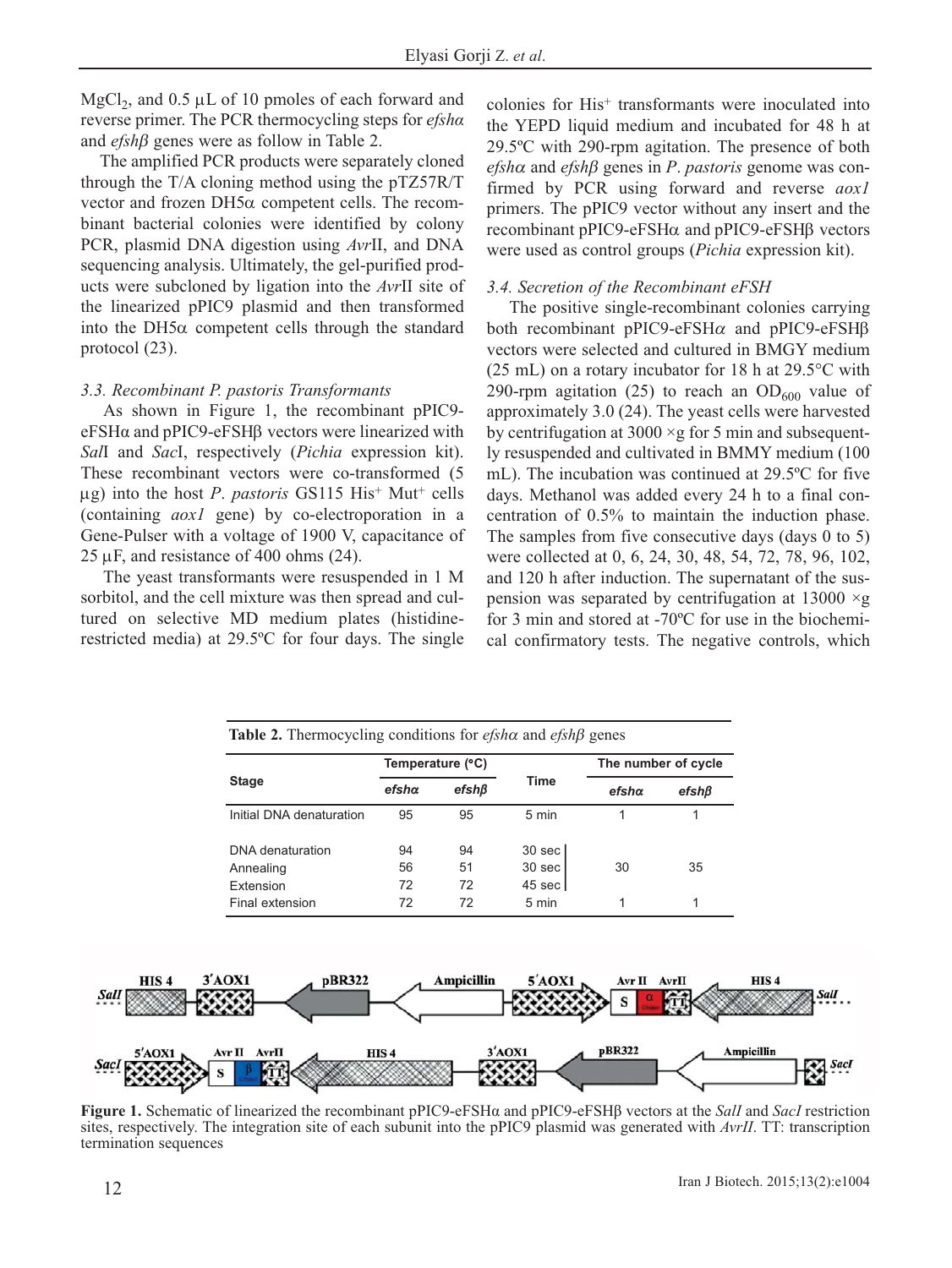included GS115 (His+ Muts) cells expressing extracellular albumin, GS115 ( $His<sup>+</sup> Mut<sup>+</sup>$ ) cells expressing intracellular  $\beta$ -galactosidase, and GS115 (His<sup>+</sup> Mut<sup>+</sup>) cells transformed with non-recombinant pPIC9, were cultured and collected in the same manner (*Pichia* expression kit).

#### *3.5. Western Analysis*

The secretion media from the recombinant *P. pastoris* GS115 strain (His<sup>+</sup> Mut<sup>+</sup>) and the control groups were concentrated five-fold using an Amplicon Ultra 3000 MWCO at  $13000 \times g$ . The concentrated samples were electrophoresed in 15% sodium dodecyl sulfate polyacrylamide gel electrophoresis (SDS-PAGE) apparatuses through the Laemmli method and blotted 16 h overnight onto nitrocellulose membranes. The membranes were incubated in the blocking solution (1 M TBS-Tween-20 plus 3% non-fat milk) for 2 h with shaking at 22ºC. The primary antibodies against the eFSH $\alpha$  (Sc-292422) and eFSH $\beta$  (Sc-18222) subunits were diluted at ratios of 1:750 and 1:800, respectively. Each membrane was incubated with a specific primary antibody for 2 h at 22ºC. The membranes were then washed three times with 1 M TBS-Tween-20 solution for 15 min. The corresponding horse radish peroxidase (HRP)-conjugated secondary antibodies against eFSHα (A5420) and eFSHβ (A0545) subunits were diluted at ratios of 1:125000 and 1:500000, respectively. Each membrane was incubated with the corresponding specific diluted secondary antibody for 1.5 h at 22ºC. The membranes were washed five times for 15 min and treated with an enhanced chemiluminescence (ECL) reagent to reveal the immunoreactive bands through an equilibration technique using. The signals were detected on an Amersham Hyperfilm ECL instrument.

## *3.6. Immunoprecipitation*

A protein G immunoprecipitation kit was used to detect the expressed recombinant eFSH in the *P. pastoris* BMMY medium. This enrichment was accomplished by binding the recombinant eFSH with a primary specific β-subunit antibody followed by the precipitation of the immune complexes with protein G. The concentrated sample obtained 54 h after induction was chosen to confirm the previous experiments. First, 600 μL of the sample was mixed with 0.5 to 1 μg of the primary antibody, and the mixture was shaken for 14 h at 4ºC. After the sample was transferred to a filter column, 30 μL of G-protein was added to the column, and the mixture was shaken for 14 h at 4ºC. Subsequently,

the obtained purified recombinant eFSHβ sample and the control sample were analyzed using the Western blotting.

# **4. Results**

#### *4.1. Nucleotide Sequence Analysis of efsh Subunits*

After the amplification of the *efsh*<sup>α</sup> and *efsh*β genes from cDNA (Figure 2), the sequence analysis of these amplified gene fragments showed that the *efsh*<sup>α</sup> gene had the expected size of 387 base pairs, which confirmed the information included in the GenBank. However, the *efsh*β gene was a fragment with 465 bp. Our sequence analysis was revealed that *eFSH*β reported here was a bit different (accession no. JX861871**)** to what was in GenBank at its 3′-UTR (Figure 3) with 3 more nucleotides within the 413-to-418 (GCC  $\rightarrow$  GCTGCC) and having a nucleotide substitution at 443 base pair region (TAT instead of TAC).

# *4.2. Genomic Integration of the pPIC9-eFSH*<sup>α</sup> *and pPIC9-e FSH*β *Vectors*

The recombinant pPIC9-eFSHα and pPIC9-eFSHβ vectors were co-inserted randomly into the genome of *P. pastoris* cells (*Pichia* expression kit). The agarose gel electrophoresis showed that which of the *P*. *pastoris* GS115 (His<sup>+</sup> Mut<sup>+</sup>) transformants containing both recombinant pPIC9-eFSHα and pPIC9-eFSHβ vectors (Figure 4). Based on the standard protocol (*Pichia* expression kit), the expected size of the *P*. *pastoris* genomic *aox1* gene and the integrated *efsh*<sup>α</sup> and *efsh*β genes were approximately 2.2 kb, 891 bp and 969 bp respectively. These



**Figure 2.** PCR amplification of the nucleotide sequences that encode the *efsh*<sup>α</sup> (left side) and *efsh*β (right side) genes. Lanes 1 and 4 represent the amplified cDNAs for the *efsh*<sup>α</sup> and *efsh*β genes respectively, and lanes 2 and 3 are the negative PCR controls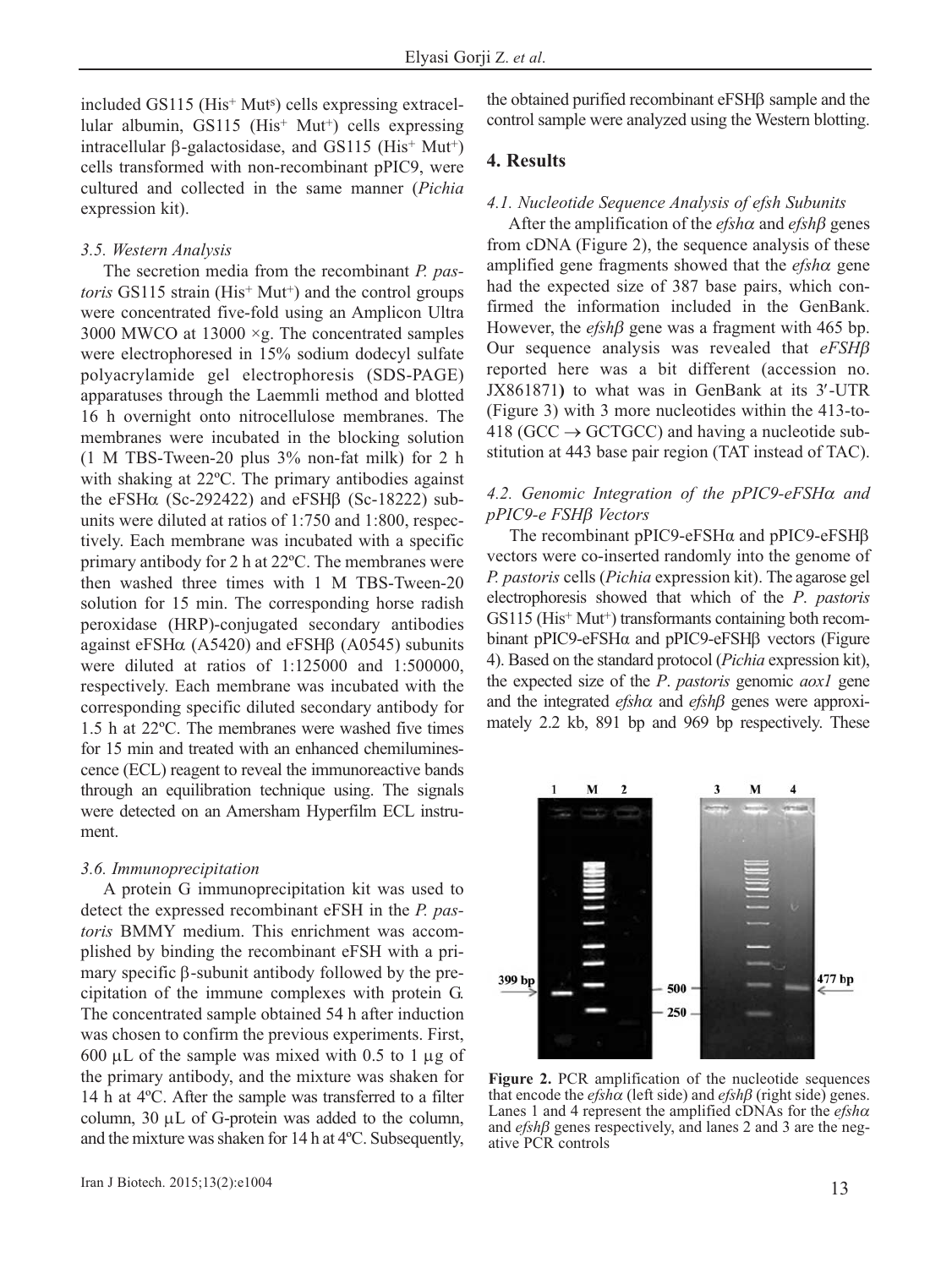| Score<br>833 bits(451) |     | <b>Expect</b><br>0.0 |  | <b>Identities</b><br>461/465(99%)                                                                       | Gaps<br>$3/465(0\%)$               | <b>Strand</b><br><b>Plus/Plus</b> |  |
|------------------------|-----|----------------------|--|---------------------------------------------------------------------------------------------------------|------------------------------------|-----------------------------------|--|
| Query                  | 85  |                      |  | CCAGGATGAAGTCAGTCCAGTTTTGTTTCCTTTTCTGTTGCTGGAAAGCAGTCTGCTGCA<br><u> 1111111111111111111111111111111</u> | 1111<br>,,,,,,,,,,,,,,,,,,,,<br>11 | 144                               |  |
| Sbjet                  | 1   |                      |  | CCAGGATGAAGTCAGTCCAGTTITGTTTCCTTTTCTGTTGCTGGAAAGCAGTCTGCTGCA                                            |                                    | 60                                |  |
| Query                  | 145 |                      |  | ataGCIGIGAGCIGACCAACAICACCAICGCCGIGGAGAAGGAGGAAIGIGCCIICIGCA                                            |                                    | 204                               |  |
| Sbjet                  | 61  |                      |  | ATAGCIGIGAGCIGACCAACATCACCATCGCCGIGGAGGAAGGAATGTGGCITCIGCA                                              |                                    | 120                               |  |
| Query                  | 205 |                      |  | TAAGCATCAACACCACCTGGTGCGGGGCTACTGCTACACCCGGGACCTGGTGTACAAGG                                             |                                    | 264                               |  |
| Sbjet                  | 121 |                      |  | TAAGCATCAACACCACCIGGIGIGCGGGCIACIGCIACACCCGGGACCIGGIGIACAAGG                                            |                                    | 180                               |  |
| Query                  | 265 |                      |  | <i>MCCCAGCCCGGCCCAACMTCCAGMAAACMTGCACCTTCAAGGAGCTGGTGTACGAGACAG</i>                                     |                                    | 324                               |  |
| Sbjct                  | 181 |                      |  | ACCCAGCCCGGCCCAACATCCAGAAAACATGCACCTTCAAGGAGCIGGTGTACGAGACAG                                            |                                    | 240                               |  |
| Query                  | 325 |                      |  | TGAAAGTGCCTGCCTGTGCTCACCACGCGGACTCCCCTGTACACGTACCCGGTGGCCACTG                                           |                                    | 384                               |  |
| Sbjet                  | 241 |                      |  | TGAAAGTGCCTGGCTGTGCTCACCACGCGGACTCCCTGTACACGTACCCGGTGGCCACTG                                            |                                    | 300                               |  |
| <b>Ouery</b>           | 385 |                      |  | CATGICACTGIGECAAATGTAACAGQGACAGCACIGACIGCACCGTGCGAGGTCTGGGGC                                            |                                    | 444                               |  |
| Sbjet                  | 301 |                      |  | CATGICACTGIGGCAAAIGTAACAGCGACAGCACIGACIGCACCGIGCGAGGICTGGGGC                                            |                                    | 360                               |  |
| Query                  | 445 |                      |  | CCAGCIACIGCICCIICGGIGACAIGAAGGAATAAAGAGCGCIGACAIGGGCIGCCICCCICCO                                        |                                    |                                   |  |
| Sbjet                  | 361 |                      |  | CCAGCIACIGCICCIICGGIGACAIGAAGGAAIAAAGAGCGCIGACAECGIGGGC--C-T                                            |                                    | 417                               |  |
| Query                  | 505 |                      |  | GCCCTIGICCIGAAGGACCAAGATACCCAAGATGICIGIGIGTAC                                                           | 549                                |                                   |  |
| Sbjet                  | 418 |                      |  | GCCCIIGICCIGAAGGACCAAGAIATCCAAGAZGICIGIGIGIAC                                                           | 462                                |                                   |  |

**Figure 3.** Nucleotide sequence alignment of the Iranian Turkmen-thoroughbred *efsh*β gene. The nucleotide variations are shown with red circular marks:  $GCC \rightarrow GCTGCC$ in the region between base pairs 413 and 418 and TAC  $\rightarrow$ TAT in the region between base pairs 442 and 444

colonies were then selected and cultured in specific media for expression of the recombinant protein.

#### *4.3. Western Analysis*

The presence of reFSH in each collected medium sample was confirmed by Western analysis. The Western blotting with specific polyclonal antibodies for each subunit revealed two bands of approximately 13 and 23 kDa, for eFSHα subunit, and two bands of approximately 18 and 29 kDa, corresponding to the eFSHβ subunit (Figure 5). The bands began appearing 24 h after methanol induction, and strong bands were observed 54 h after methanol induction.

#### *4.4. Immunoprecipitation*

The IP analysis with a rabbit polyclonal antibody



**Figure 4.** PCR analysis of the transformed *P. pastoris* genome using the *aox1* primers (5´GACTGGTTC-CAATTGACAAGC 3´ and 5´ GCAAATGGCATTCTGA-CATCC 3´). Lane 1 shows the pPIC9 vector carrying the *aox1* gene without any insert (506 base pairs for *aox1* gene), lane 2 shows the pPIC9 vector carrying *efsh*<sup>α</sup> gene (506 base pairs for the *aox1* gene + 387 base pairs for *efsh*<sup>α</sup> gene), and lane 3 shows the pPIC9 vector carrying the *efsh*β gene (506 base pairs for the *aox1* gene + 465 base pairs for *efsh*β gene). The analysis of the *P. pastoris* recombinants in lanes 4 to 10 revealed that single *P. pastoris* colonies in lanes 4, 8, and 10 contain the recombinant vectors for both *efshα* and *efsh*β subunits, because two separated bands were detected in the sites that were equal to those found in control lanes 2 and 3. The observing of a band in the 2.2 kb in lanes 4-10 revealed the wild-type of *aox1* gene that existed naturally in the genome of *P. pastoris* GS115 (His<sup>+</sup> Mut<sup>+</sup>)

against the FSHβ subunit (a common antibody that is used for both human and equine species) showed a similar pattern between the bands that appeared in the concentrated sample obtained 54 h after induction and the pure human FSH sample (positive control). As



**Figure 5.** A: Characterization of the *P. pastoris*-expressed recombinant eFSHα and B: eFSHβ subunits by Western blotting analysis. The culture supernatants of the methanol-induced *P. pastoris* transformants were used for protein detection using a 15% SDS-PAGE gel and antibodies raised against the eFSHα and eFSHβ subunits. Lanes 1 to 3 are the control samples that contain *P. pastoris* GS115 cells secreting recombinant albumin protein, *P. pastoris* GS115 cells expressing intracellular recombinant β-galactosidase, and *P. pastoris* GS115 cells containing the expression vector without the *efsh* subunits, respectively. Lanes 4 to 14 are samples collected at different times after methanol induction (0, 6, 24, 30, 48, 54, 72, 78, 96, 102, and 120 h, respectively). The protein bands detected using specific antibodies for each subunit are marked in A and B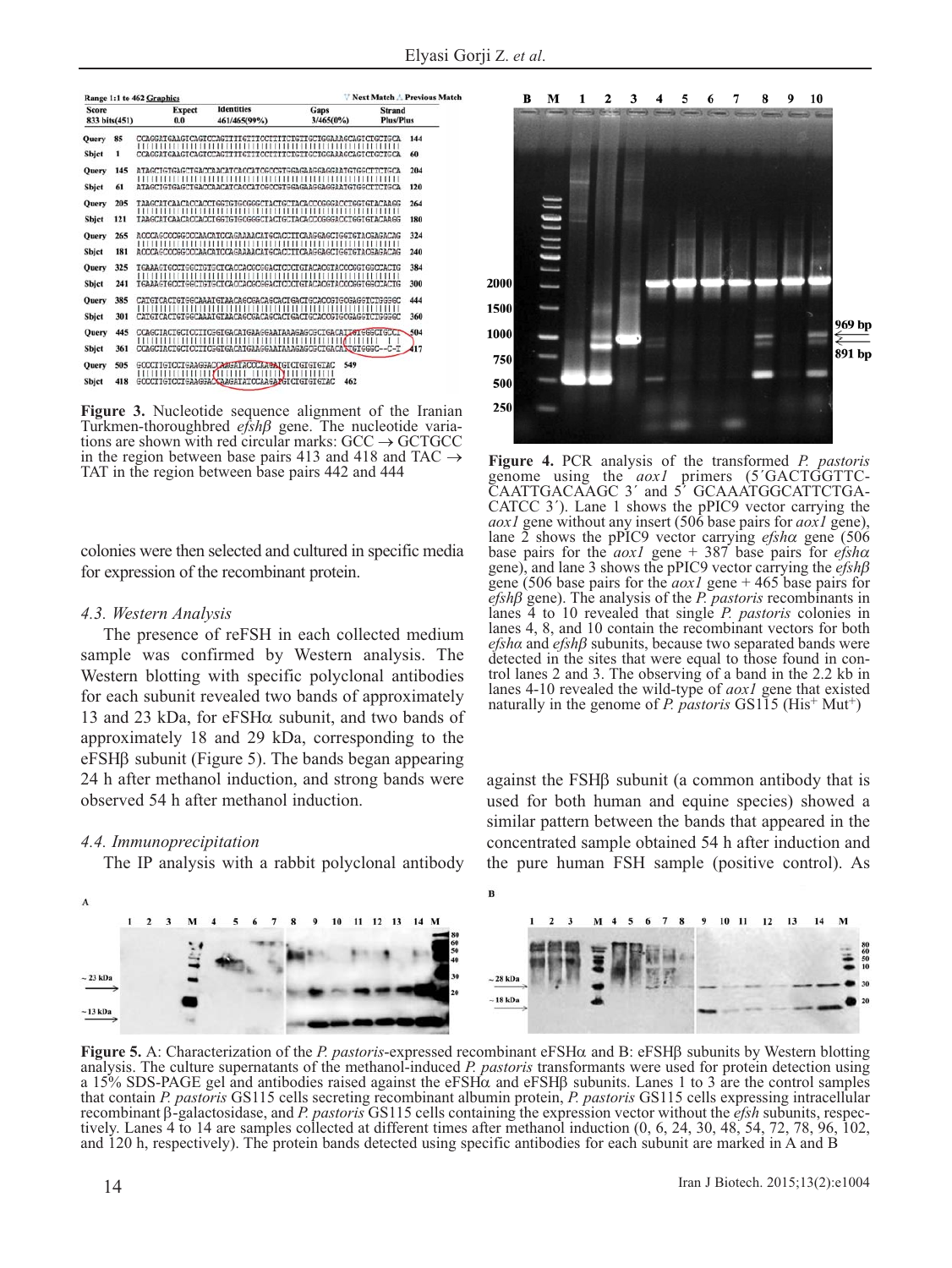

**Figure 6.** Western blotting analysis of the IP samples using an antibody against the eFSHβ subunit. The sample was obtained from *P. pastoris* secretion medium at 54 h after methanol induction. Lanes 1, 4 and 5 are the IP samples from the *P. pastoris* culture medium secreting the recombinant albumin protein (negative control), *P. pastoris* culture medium secreting the recombinant eFSH protein, and the recombinant human FSH (positive control), respectively. Lanes 2 and 7 are the samples obtained after the addition of a specific antibody to the filter columns containing recombinant eFSH and the recombinant human FSH sample (positive control), respectively. Lanes 3 and 6 are the samples that were collected after washing buffer solution was passed through the sample columns for the recombinant eFSH and the recombinant human FSH, respectively

shown in Figure 6, two similar bands were found in each lane at the same position: the first band is approximately 29 kDa, and the second band is 50 kDa. We predicted that the smaller band corresponds to the FSHβ subunit as it could not be detected in the negative control, and the larger band can be corresponded either to the G-protein or our product.

## **5. Discussion**

The eFSH protein has been used to improve ovulation and embryo recovery rates, which can most likely increase the efficiency of the total embryo-transfer process (26). Jennings *et al*. (2009) reported that the stimulation of follicles with reFSH may be more potent than the stimulation with purified eFSH, which would lead to an increase in the follicular growth rate in mares (3). Thus, it is obvious that the production of reFSH has a practical application in the equine reproduction industry. Therefore, the current study provides the first report of the utilization of the yeast *P*. *pastoris* expression system for the secretion of a new variant of the Iranian Turkmen-thoroughbred horse *fsh* gene. Saneyoshi *et al*. (2001) reported a 462 bp sequence for *efsh*β cDNA (27). The amino acid sequence that was deduced from their study is similar to the data that were reported by Fujiki *et al*. (1978) (3). However, our findings showed a 465 bp sequence for the *efsh*β with some significant variations in 3΄-UTR. The heterologous expression of proteins with disulfide bonds often fails in bacteria (28, 29). As a eukaryotic expression system, *P*. *pastoris* was chosen because of its costeffectiveness, potency for appropriate post translational modifications, secretion of foreign proteins into the culture medium (25), and a respiratory rather than a fermentative mode of growth that lowers the production of toxic waste materials in a high-cell-density environment (30). In fact, the expression of recombinant mammalian GTHs, such as porcine FSH (7), ovine FSH (3), and human chorionic gonadotropin (hCG) (31), in *P. pastoris* has shown equal biological activity compared with the native GTHs. Thus, *P. pastoris* was used for the expression of reFSH. We cointegrated the *efshα* and *efsh*β genes into the *P. pastoris* genome by separated signal peptide sequences. This secretion pattern is consistent with the native form, in which the two subunits are co-expressed using two independent expression constructs. Yu *et al*. (2010) reported that the abovementioned form of protein secretion is much more efficient than the use of a common signal peptide leader (25). The integration of a foreign gene into the *P. pastoris* genome is a preferential method (3) that causes more stable transformants (32) and thus leads to a high expression level of the heterologous gene (3). The recombinant gene constructs were co-electroporated into the *P. pastoris* genome based on different sites to increase the possibility of the co-insertion of both gene constructs into the genome. The analysis of the Western blotting results revealed that each subunit of the reFSH molecule was successfully synthesized and secreted into the *P. pastoris* culture medium; however, the results showed two specific bands for each subunit. Based on reports by Kasuto and Levavi-Sivan (2005), it is likely that the larger protein bands (23 and 29 kDa bands in the Figure 5) are highly glycosylated forms of the subunits or multimers (33). The existence of some bands greater than 50 kDa that immunoreacted with the eFSHα and even the eFSHβ antisera can be considered nonspecific bands that originated from the yeast (34). Although successful expression of recombinant FSH was reported in CHO by Fachal *et al*. (2010), the purification of this intracellular protein is often tedious and time consuming. In the current study, production of the recombinant eFSH was conducted in *P*. *pastoris* using extracellular secretion system. Application of this system resulted in secretion of the protein into the media which led to simple afterward purification. Post-translational modification is a concern in produc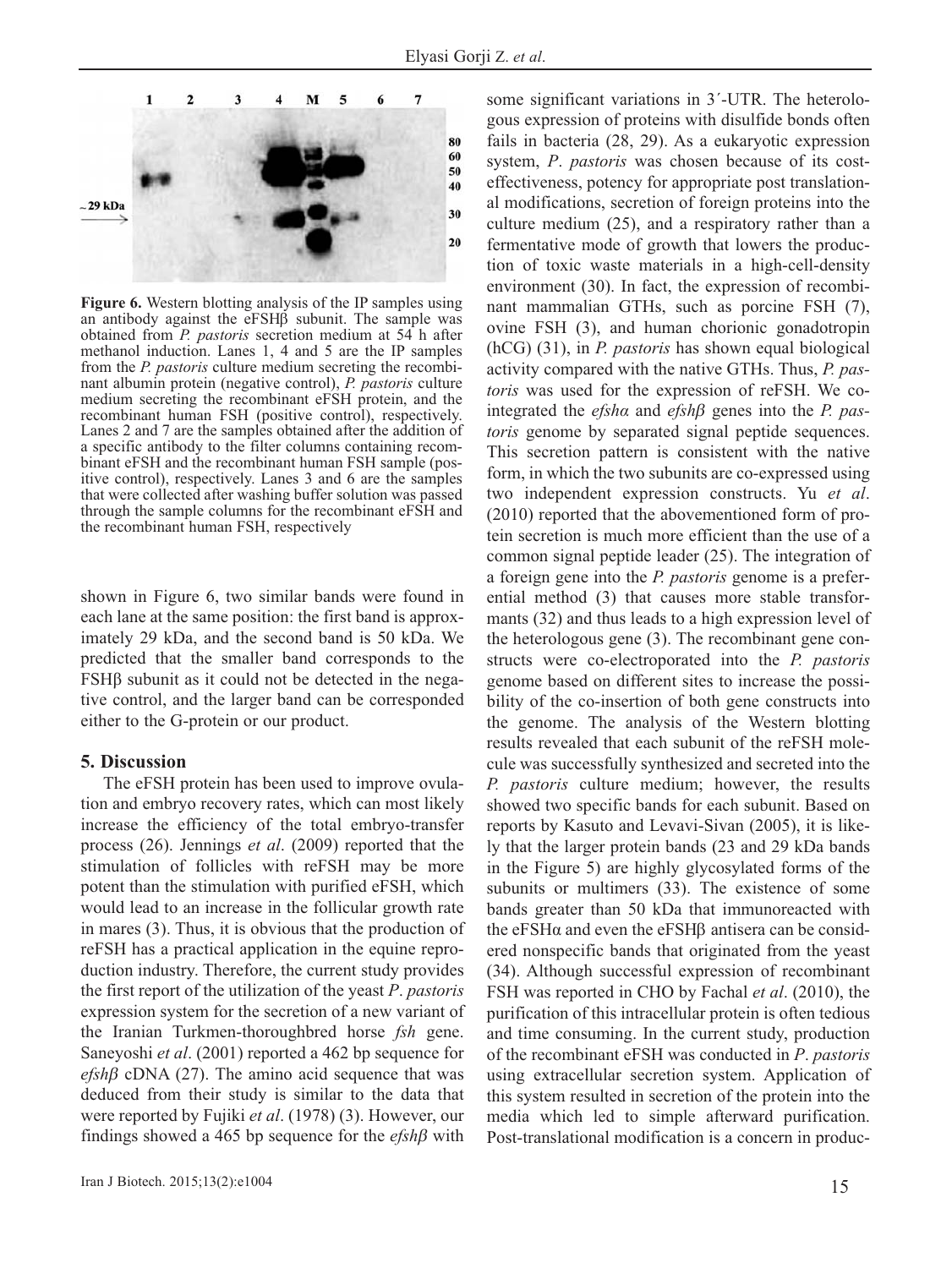tion of recombinant proteins in *P*. *pastoris*. However, this concern could be solved through application of Glyco-Switc strain with the ability of post translational modifications same as mammalian cells (35-37). Meanwhile, further studies are required to compare the functionality of the *P*. *pastoris*-derived eFSH in mares or other species.

# **Acknowledgments**

This study was substantially funded by the Royan Institute, Tehran, Iran. We express our appreciation to Gorgan University of Agricultural Sciences and Natural Resources and to the Royan proteomics lab for facilitating the research phases. In addition, the authors thank Zahra Mansouri and Najmeh Sadat Masoudi for their kind assistance.

## **References**

- 1. Briant C, Toutain PL, Ottogalli M, Magallon T, Guillaume D. Kinetic studies and production rate of equine (e) FSH in ovariectomized pony mares. Application to the determination of a dosage regimen for eFSH in a superovulation treatment. *J Endocrinol*. 2004;**182**(1):43-54. DOI: 10.1677/joe.0.1820043
- 2. Fachal MV, Furlan M, Clark R, Card CE, Chedrese PJ. Synthesis and characterization of biologically active recombinant elk and horse FSH. *J Anim Reprod Sci*. 2010;**117**(3):331- 40. DOI: http://dx.doi.org/10.1016/j.anireprosci.2009.05.007
- 3. Jennings M, Boime I, Daphna-Iken D, Jablonka-Shariff A, Conley A, Colgin M, Jennings MW, Boime I, Daphna-Iken D, Jablonka-Shariff A, Conley AJ, Colgin M, Bidstrup LA, Meyers-Brown GA, Famula TR, Roser JF. The efficacy of recombinant equine follicle stimulating hormone (reFSH) to promote follicular growth in mares using a follicular suppression model. *J Anim Reprod Sci*. 2009;**116**(3):291-307. DOI: http://dx.doi.org/10.1016/j.anireprosci.2009.01.013
- 4. Dias JA, Cohen BD, Lindau-Shepard B, Nechamen CA, Peterson AJ, Schmidt A. Molecular, structural, and cellular biology of follitropin and follitropin receptor. *J Vitam Horm*. 2002;**64**:249-322. DOI: 10.1016/S0083-6729(02)64008-7
- 5. Allen W, Moor R. The origin of the equine endometrial cups. *J Reproduction Fertility*. 1972;**29**(2):313-6. 5.1591907. DOI: 10.1530/jrf.0.0290313
- 6. Pierce JG, Parsons TF. Glycoprotein hormones: structure and function. *J Annu Rev Biochem*. 1981;**50**(1):465-495. DOI: 10.1146/annurev.bi.50.070181.002341
- 7. Richard F, Robert P, Remy J-J, Martinat N, Bidart J-M, Salesse R, Richard F, Robert P, Remy J-J, Martinat N, Bidart J-M, Salesse R, Combarnous Y. High-Level secretion of biologically active recombinant porcine follicle-stimulating hormone by the methylotrophic yeast *Pichia pastoris*. *Biochem Biophys Res Commun*. 1998;**245**(3):847-852. DOI: 10.1006/ bbrc.1998.8532
- Simoni M, Gromoll Jr, Nieschlag E. The follicle-stimulating hormone receptor: biochemistry, molecular biology, physiology, and pathophysiology 1. *J Endocrine Rev*. 1997;**18**(6):739- 73. DOI: http://dx.doi.org/10.1210/edrv.18.6.0320
- 9. Licht P, Papkoff H, Farmer S, Muller CH, Tsui HW, Crews D. Evolution of gonadotropin structure and function. *Recent Prog Horm Res*. 1975;**33**:169-248. DOI: 10.1016/B978-0-12- 571133-3.50012-X
- 10. Mapletoft RJ, Steward KB, Adams GP. Recent advances in the superovulation in cattle. *J Reprod Nutr Dev*. 2002;**42**(6):601-611. DOI: 10.1051/rnd:2002046
- 11. Squires EL. Superovulation in Mares. Veterinary Clinics: *J Equine Pract*. 2006;**22**(3):819-830. DOI: 10.1016/j.cveq.2006. 07.005
- 12. Gharib SD, Wierman ME, Shupnik MA, Chin WW. Molecular biology of the pituitary gonadotropins. *J Endocrine Rev*. 1990;**11**(1):177-199. DOI: http://dx.doi.org/ 10.1210/edrv-11-1-177
- 13. Ben-Chetrit A, Gotlieb L, Wong P, Casper R. Ovarian response to recombinant human follicle-stimulating hormone in luteinizing hormone-depleted women: examination of the two cell, two gonadotropin theory. *J Fertil Steril*. 1996;**65**(4):711-717. DOI: http://dx.doi.org/10.1016/S0015- 0282(97)00509-8
- 14. Hofferer S, Lecompte F, Magallon T, Palmer E, Combarnous Y. Induction of ovulation and superovulation in mares using equine LH and FSH separated by hydrophobic interaction chromatography. *J F Reprod Fertil*. 1993;**98**(2):597-602. DOI: 10.1530/jrf.0.0980597
- 15. McCue P, LeBlanc M, Squires E. eFSH in clinical equine practice. *J Theriogenol*. 2007;**68**(3):429-33. DOI: http://dx.doi.org/10.1016/j.theriogenology.2007.04.027
- 16. Aucouturier P, Carp RI, Carnaud C, Wisniewski T. Prion diseases and the immune system. *J Clin Immunol*. 2000;**96**(2):79-85. DOI: 10.1006/clim.2000.4875
- 17. Tharasanit T, Colenbrander B, Bevers M, Stout T. Effects of recombinant human follicle stimulating hormone on follicle development and ovulation in the mare. *J Theriogenol*. 2006;**65**(6):1071-1081. DOI: http://dx.doi.org/10.1016/j.theriogenology.2005.07.011
- 18. Squires E, McCue P. Superovulation in mares. *J Anim Reprod Sci*. 2007;**99**(1):1-8. DOI: http://dx.doi.org/10.1016/j.anireprosci.2006.04.054
- 19. Demain AL, Vaishnav P. Production of recombinant proteins by microbes and higher organisms. *J Biotechnol Adv*. 2009;**27**(3):297-306. DOI: 10.1016/j.biotechadv.2009.01.008
- 20. Cregg JM, Cereghino JL, Shi J, Higgins DR. Recombinant protein expression in *Pichia pastoris*. *J Mol Biotechnol*. 2000;**16**(1):23-52.
- 21. Briand L, Eloit C, Nespoulous C, Bézirard V, Huet J-C, Henry C, Briand L, Eloit C, Nespoulous C, Bézirard V, Huet J-C, Henry C, Blon F, Trotier D, Pernollet J-C. Evidence of an odorant-binding protein in the human olfactory mucus: location, structural characterization, and odorant-binding properties. *J Biochem*. 2002;**41**(23):7241-7252. DOI: 10.1021/bi 015916c
- 22. Briand L, Nespoulous C, Huet JC, Takahashi M, Pernollet JC. Ligand binding and physico-chemical properties of ASP2, a recombinant odorant-binding protein from honeybee (*Apis mellifera* L.). *Eur J Biochem*. 2001;**268**(3):752-760. DOI: 10.1046/j.1432-1327.2001.01927.x.
- 23. Sambrook J, Russell DW. Molecular cloning. A laboratory